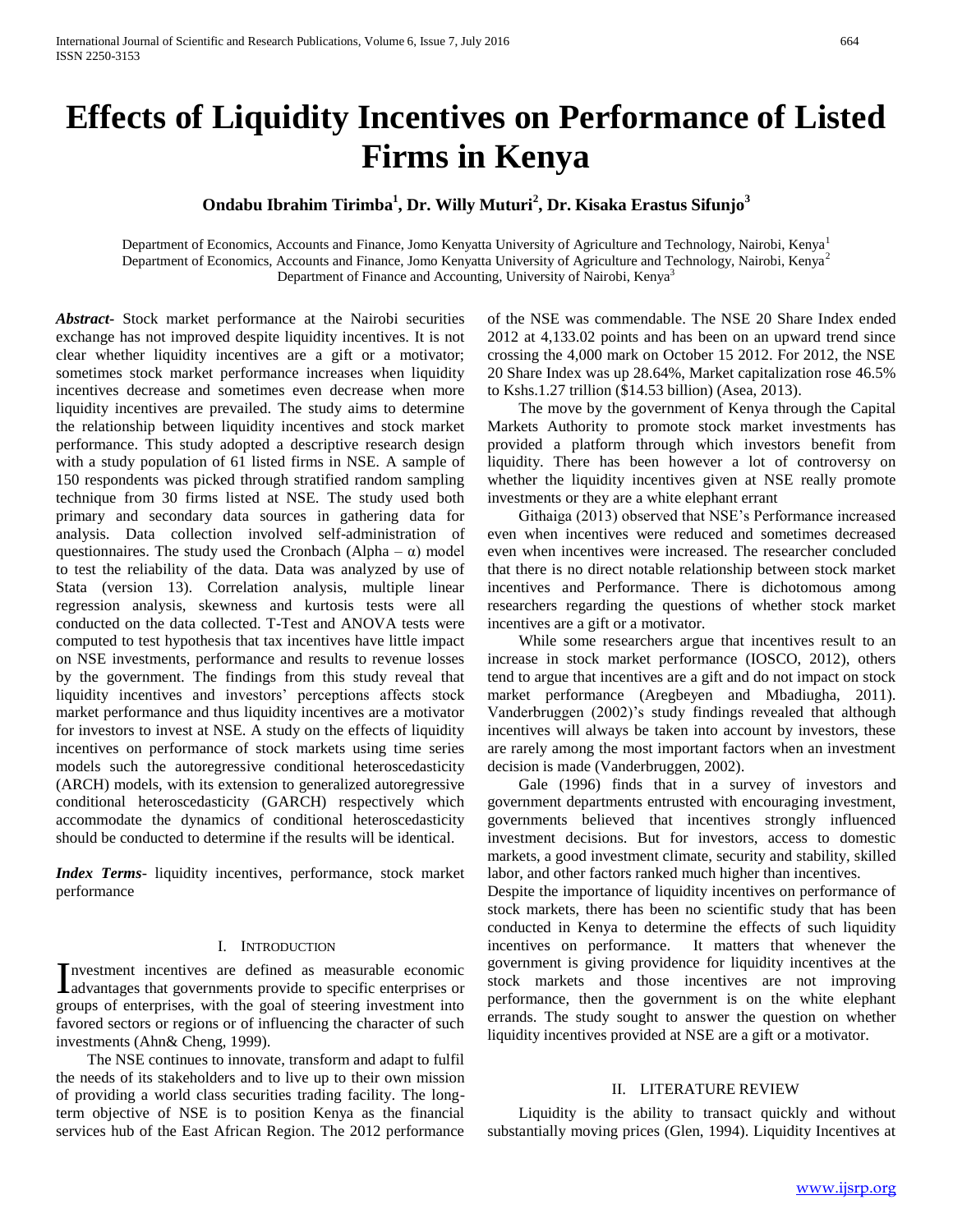NSE entail equity financing opportunities and diversification opportunities for investors. Mutua (2011) asserts that, companies listed at Nairobi Securities Exchange can access long-term capital from a wide range of local and international investors. The NSE is one of the world's best-performing exchanges, with a 35% growth rate in 2012 and a 47% growth rate in 2013. Issuers were assured of a listing and trading environment that holds all market participants to the strictest standards of corporate governance (Mutua, 2011).

 Empirically, the initial level of stock market liquidity is a robust predictor of economic growth and capital accumulation (Levine and Zervos, 1998). An extensive microstructure literature on the role of liquidity in price formation process of individual securities is present (Amihud and Medlson, 1986). Liquidity co-moves with each security traded in the same market (Hasbrouk and Seppi, 2001).

 Some of the studies carried out by Enko Capital analysing all the IPOs that have taken place in Africa over the last five years show that the median price annual ratio is 12.6 almost 13 times earnings (Huberman and Halka, 2000). On the average, in Africa, one can get 12 to 13 times for every dollar made in terms of lead profit. In Africa only 5% of IPOs which are controlled by private equity, unlike in Europe or the US where it is about 25% (Huberman and Halka, 2000).

 The size of the spread and price of the stock are determined by supply and demand (Volkman, 2005). The more individual investors or companies that want to buy the more bids there will be. More sellers results in more offers or asks. On the New York Stock Exchange (NYSE), a buyer and seller may be matched by use of a computer. However, in some instances, a specialist who handles the stock in question will match buyers and sellers on the exchange floor (Volvman, 2005). The researcher adds that in the absence of buyers and sellers, this person will also post bids or offers for the stock to maintain an orderly market.

 On the NASDAQ, a market maker will use a computer system to post bids and offers; it essentially plays the same role as a specialist. However, in this kind of arrangement, there is no physical floor. All orders are marked electronically. It is important to note that when a firm posts a top bid or ask and is hit by an order, it must abide by its posting (Madhavan, 1992).

One thing to note as an investor when placing an order is the liquidity of the stock. During normal market hours, on the major exchanges, placing a limit order will get you the price you are looking for. This is particularly true for companies that are nonliquid, or during after-hours trading when fewer traders are active; at these times, it is better to place a limit order because the lower liquidity may lead to a price you would not be willing to pay. Greater liquidity/transferability of securities reduces risk of holding the asset (Slovic, 2000).

 Stock market liquidity is a slippery and elusive concept partly because it encompasses a number of transactional properties of the market (Kyle, 1985). Madhavan (1992) relates liquidity with information asymmetry and argues that the quality of information possessed by market makers and the traders significantly influence market depth and the size of the bid-ask spread. Thus, high information asymmetries widen the spread lowering the market depth and market liquidity.

 Recent performance and its expected variations influence liquidity by affecting the inventory risk of liquidity providers in financial markets and their funding abilities (Chordia, Roll, and Subrahmanyam, 2003). Chordia, Roll and Subrahmanyan (2003) add that, co-variation in price and in volatility should also induce a co-variation in the provision of liquidity.

 Without liquidity, disparities in price to book value exist, investors cannot get enough stocks to meet their portfolio requirements, and foreign trade is deterred (Donna et al., 2013). Chris (2011) highlighted that liquidity enables financial institutions such as banks to offer a depth of products.

 Harvey (1991) carried out a study to determine liquidity of listed shares, using panel data and with a census of CSX shares. The study found out that by their nature, listed shares are a very liquid products. They can be bought and sold quickly on an exchange platform rather than having to go through the grueling process of having to look for a transferee, and also through the use of a broker at a relatively low cost to other products. Trading on an exchange also allows you to sell part of your share parcels rather than having to redeem the whole lot (Harvey, 1991).

 Leuz and Verrecchia (2000) investigated the capital market outcomes of increased corporate disclosure activities. The researchers tested whether stock liquidity affects acquirer returns through the hypothesized effects on institutional monitoring. The researchers retrieved from Securities Data Company (SDC) data on all completed and withdrawn takeover deals between U.S. based firms that involve a public acquirer. Their sample period was from January 1998 to December 2008. The researchers' main sample comprised of 4,191 acquisitions from which they analyzed announcement returns. The researchers found that the firms with lower stock liquidity had higher acquirer gains for takeovers of unlisted targets, but not for takeovers of listed targets. The relation between liquidity and bidder gains was stronger when the threat of disciplinary trading by institutions is weaker and acquirers had potentially higher agency costs. Their results support the hypothesis that stock liquidity weakens the incentives of institutions to monitor management decisions.

 Ahn and Chueng (1999) conclude that low liquidity is depicted from the significant high negative relationship between the spread and market depth. Pagano and Röell (1996) observe that greater transparency in the trading process enhances market liquidity by reducing the opportunities for taking advantage of less informed or non-professional participants. Cornell and Sirri (1992) found that market liquidity increased with information asymmetry, as insiders were able to obtain superior execution for their trades relative to the contemporaneous liquidity traders. In conclusion, it is important to note that the presence of uninformed traders in the market does not necessarily reduce market liquidity.

 The above studies have clearly explained that listing at NSE provides liquidity incentives to investors. The studies have also explained that liquidity is important in determination of stock prices. However, there exists unanswered questions to date whether liquidity as incentives promote stock market performance. This question is answered by the researcher in subsequent sections of this paper.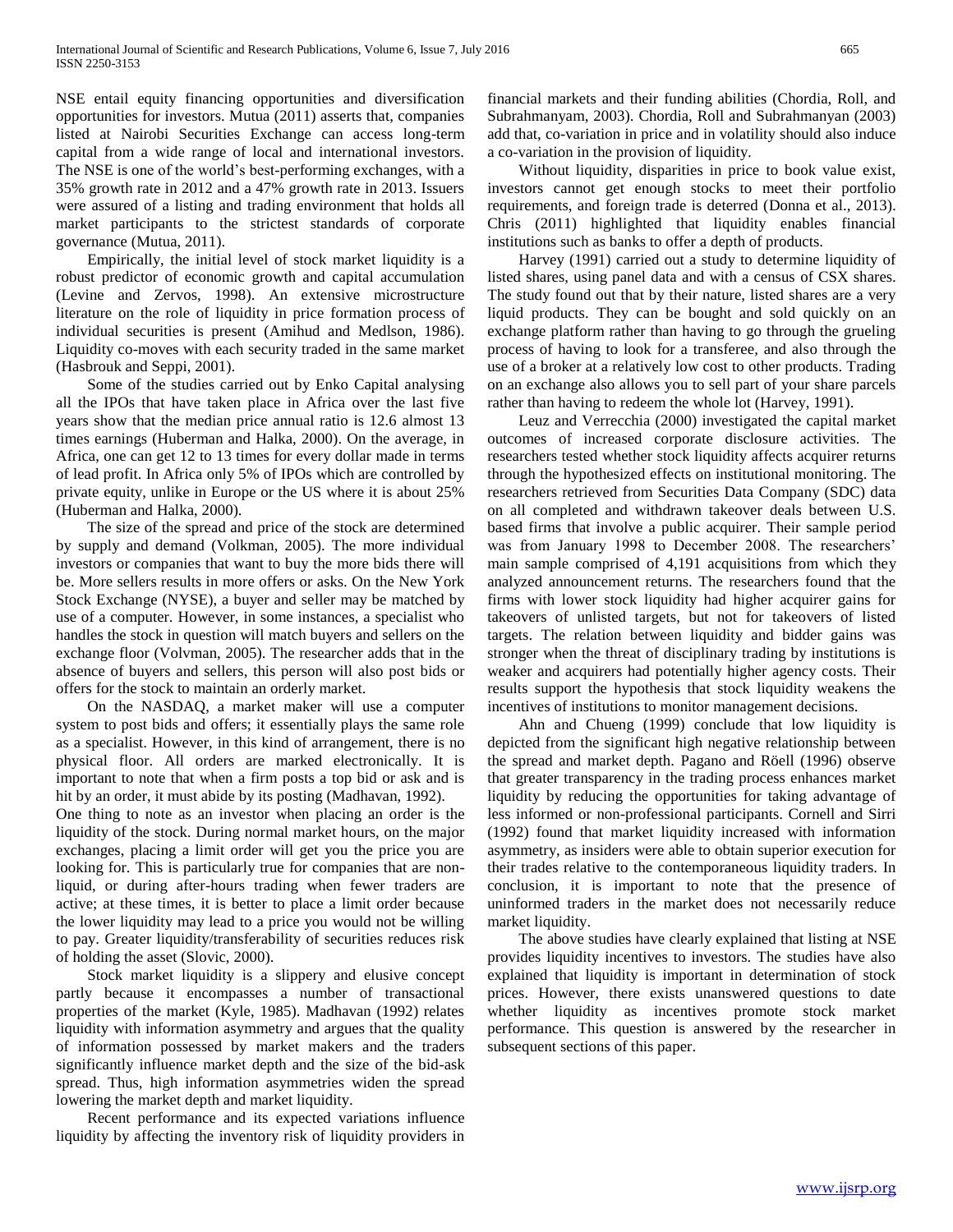#### III. METHODOLOGY

 This study adopted a descriptive research design. The target population for this study constituted all the 61 companies listed at NSE. The sampling frame was drawn from the NSE Website. The study adopted stratified random sampling technique. The

researcher divided the population into different strata (which should be homogenous i.e. each element in every strata is homogenous) and then applied systematic random sampling technique in which every 4th element was picked to be part of the sample from the list. The procedure involved in systematic random sampling is very easy and the results are representative of the population unless certain characteristics of the population are repeated for every nth individual, which is unlikely (Moore et al., 2012). The sample size was as shown in the table 1 below:

**Table 1: Stratified Sample Size**

| <b>STRATUM</b>      | A  | B  | D  | Е  | F   | G  | H  |    | <b>TOTAL</b> |
|---------------------|----|----|----|----|-----|----|----|----|--------------|
| Population          | 8  | Q  |    | 10 | 6   | 4  | 14 | 4  | 61           |
| <b>Size</b>         |    |    |    |    |     |    |    |    |              |
| Systematic<br>size, | -4 | 4  |    |    | 3   |    |    |    | 30           |
| every 2nd element   |    |    |    |    |     |    |    |    |              |
| Respondents         | 20 | 20 | 10 | 25 | -15 | 10 | 35 | 10 | 150          |
| (10 managers)       |    |    |    |    |     |    |    |    |              |
| per firm)           |    |    |    |    |     |    |    |    |              |

 The stratum A-I represents the 9 industries listed at NSE namely: Agricultural, Commercial and Services, Telecommunication and Technology, Automobiles and Accessories, Banking, Insurance, Investment, Manufacturing and Allied, Energy and Petroleum. 150 respondents were answerable to the questionnaires, these constituted 5 managers from each of the listed firms selected for the sample. The reason as to why managers were picked for this study is because they are the ones who were in a position to give the required critical information on the data relating to incentives and perceptions for the periods covering year 2003-2014. A sample of 30 companies which is 49.18% of the total population was used. This is far much greater than the 30% recommended (Mugenda&Mugenda, 2003).

 Primary data was collected through the use of questionnaires. The study preferred questionnaires because they are easy and cheaper to administer to respondents and are moreover convenient for collecting information within a short span of time. The questionnaire was divided into the main areas of investigation except the first part which captured the demographic characteristics of the respondents. Other sections were organized according to the major study objectives.

 Secondary data was collected from company websites, audited annual financial statements and company releases. According to Mugenda and Mugenda (2003), breaching confidentiality, is a matter of concern to all respondents. In view of this, the study withheld the names of the respondents and their respective view with utmost confidentiality.

 The study conducted a pilot test which helped to confirm if it was ready for full-scale implementation. The rule of the thumb is that 1% of the sample should constitute the pilot test. This comprised two respondents from the researchers' sample size. The pilot test served as a trial run for this study and helped to determine if any adjustments to implementation plan, any adaptations to the study are necessary and revealed unforeseen challenges that could arise during implementation and ensure that the study was well prepared to handle the issues that came up during the full-scale implementation. The aim of pilot test is to determine the validity and reliability of the instruments; this was achieved as below explained

 To test for validity, the study adopted Creswel (2003)'s criteria to ascertain validity of the study instruments the study. Strategies for validating the accuracy of research findings offered by Creswell (2003) included obtaining data from three different sources of information or triangulation, member checking, which involves having the research participants review final reports to determine accuracy, and documentation using rich, thick descriptions.

This study adopted the Cronbach (Alpha –  $\alpha$ ) model to test the reliability of the data. Brown (2002) indicates that Cronbach's alpha reliability coefficient normally ranges between 0 (if no variance is consistent) and 1 (if all variance is consistent). The closer the coefficient is to 1.0 the greater the internal consistency of the items in the scale. An alpha  $(\alpha)$  score of 0.70 or higher is considered satisfactory (Gliem and Gliem, 2003). The findings of the internal reliability of the questionnaire showed an average of 0.7303 Cronbach's alpha value as in Table 4.13. This gave room for the researcher to pursue the research in full swing having proven that the instruments were reliable and valid, required no amendments to provide expected results.

The dependent variable for this model was expressed as a percentage change in the stock market performance to a function of percentage changes in tax incentives.

$$
y = f(\Phi 1)
$$

Where:

y= % Change in Stock Market Performance

Φ1= % Change in stock market liquidity incentives

(1)

 After tabulating and analyzing data collected, analytical model was estimated. Percentage changes in dependent variable were multiplied by respective correlation coefficients and then summed up together with the error term and the constant term to arrive at percentage change in stock market investments. The analytical model used in the study is explained below. General Analytical Model

y =  $β0 + β1Φ1 + ε$ 

Where:

(2)

y = Change in Stock Market Performance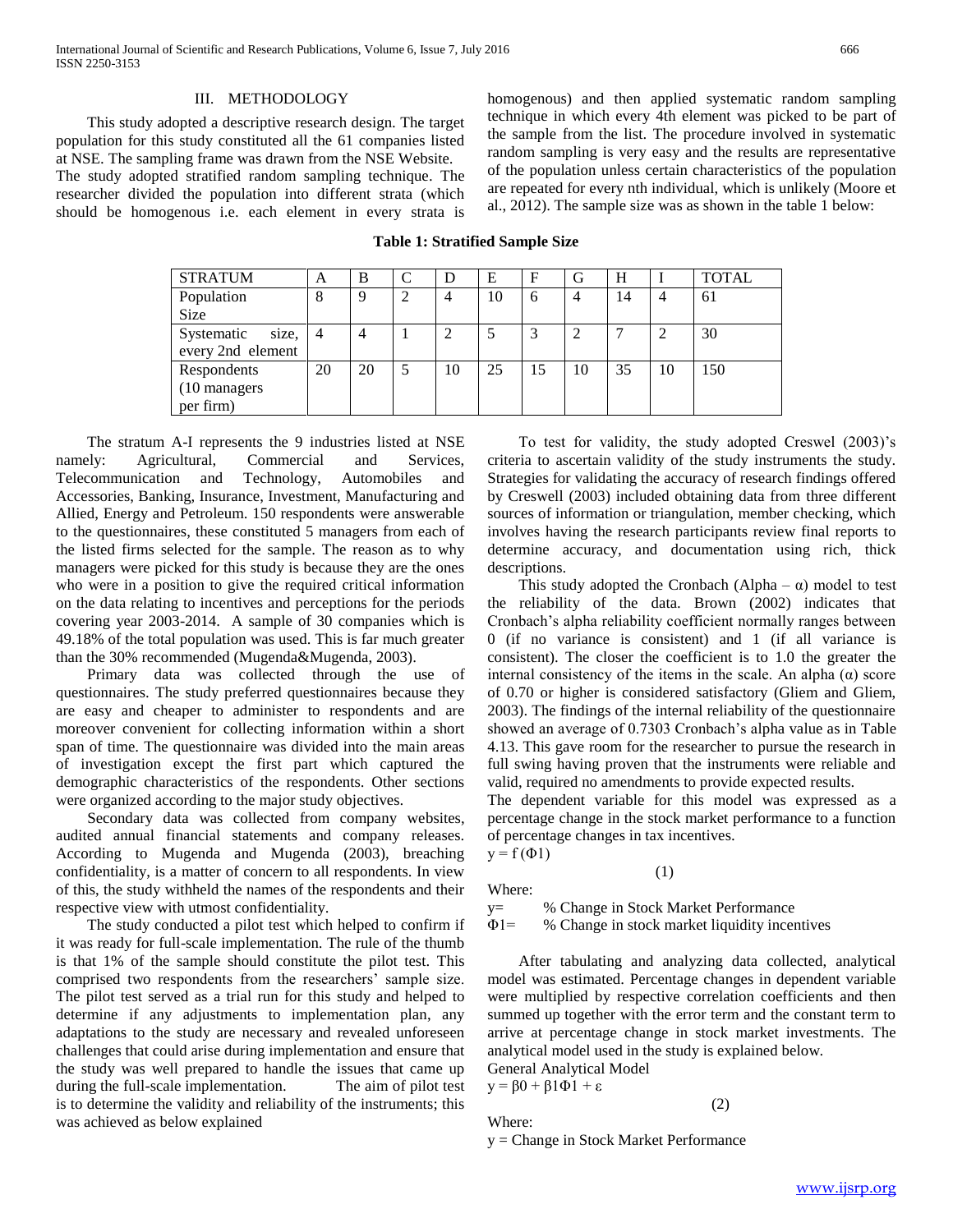$\beta$ 0 = Constant term

 $β = Correlation coefficients$ 

 $\Phi$ 1 = Percentage change in stock market liquidity incentives

 $\varepsilon$  = Error term

 Correlation analysis is used to determine the level of association of two variables (Levin and Rubin, 1998). This analysis is the initial step in statistical modeling to determine the relationship between the dependent and independent variables. Prior to carrying out a multiple regression analysis, a correlation matrix was developed to analyze the relationships between the independent variables as this assisted in developing a prediction multiple model. Correlation analysis helped to detect any chance of multicollinearity. A correlation of  $\pm 1.0$  means there is a perfect positive or negative relationship (Hair et al., 2010). The values are interpreted between 0 (no relationship) and 1.0 (perfect relationship). The relationship is considered small when  $r = \pm 0.1$  to  $\pm 0.29$ , while the relationship is considered medium when  $r = \pm 0.3$  to  $\pm 0.49$ , and when  $r = \pm 0.5$  and above, the relationship is considered strong.

 Hausman test is a test conducted in panel data i.e. a combination of time series and cross sectional data to see if you should run a fixed effects model or a random effects model. Hausman test was conducted in this study to see whether to estimate a fixed effects model or a random effects model since data collected was panel data i.e. both cross section and time series data. The hypothesis to be tested was that the preferred model is fixed effects vs. the alternative the random effects. This was done using e-views. If the probability of the chi-square test is less than 0.05, then f this is  $< 0.05$  (i.e. significant) use fixed effects otherwise random effect.

 Multiple regression analysis is a statistical method utilized to determine the relationship between one dependent variable and one or more independent variables (Hair et al., 2010). This study employed multiple linear regression analysis using Return on Assets (ROA) and Return on Equity (ROE) as proxy for the firm's financial performance as dependent variables and the independent variable i.e. tax incentives

 Normality of the variables was examined using the skewness and kurtosis. According to Kline (2011), the univariate normality of variables can be assumed if the skewness statistic is within the interval (-3.0, 3.0) and the kurtosis statistic lying in the interval (-10.0, 10.0). The results of this test were presented in form of tables.

 The issue of multicollinearity may arise if two or more variables are highly correlated. It may affect the estimation of the regression parameters (Hair et al., 2010). Multicollinearity can be detected either by examining the correlation matrix or by the variance inflated factor (VIF). The most common multicollinearity detection test is the Variance Inflation Factor (VIF) for each independent variable. If the VIF is more than 10 for any independent variable, it indicates that this variable is highly explained by other variables and might be considered for exclusion from the model. For this study, VIF for each independent variable was done and all those variables whose VIF was found to be above the cut off value of 10 were excluded (Hair et al., 2010).

 Homoscedasticity and normality of residuals were checked using the Q-Q-Plot. The results of this test were presented in form of tables and graphs.

 The data was tabulated and classified accordingly in line with the objectives of the study (Kombo & Tromp, 2006). The coded, tabulated and classified data was subjected to both quantitative and qualitative analysis. Quantitative data analysis was helpful in data evaluation because it provides quantifiable and easy to understand the result. Quantitative data can be analyzed in a variety of different ways, which can help the researcher to meet his set objectives with much ease (Kombo & Tromp, 2006). Quantitative data was presented in through statistical techniques such as pie charts, tables and bar charts.

#### IV. FINDINGS, CONCLUSIONS AND RECOMMENDATIONS

 A majority of the respondents agreed that liquidity incentives mostly motivates firms to list at NSE with about 67.8% strongly agreeing and 22% agreeing. These findings concur with those conducted by Cooray (2003) in Sri Lanka stock markets which also found out that liquidity affects investment decisions. Liquidity incentives were termed as more important when making listing decisions at NSE with a support respondent of 75% strongly agreeing.

 It was not clear from among the respondents on whether stock market liquidity enhances incentives for acquiring information (60.4% neither agreeing nor disagreeing). 100% respondents revealed that the companies listed at NSE would easily access equity funds than those not listed. 87% of respondents' further indicated that, companies will most likely want to be listed at NSE because of liquidity incentives.

 However, liquidity incentives were highly ranked as a motivator and not a gift since every investor is attracted to highly liquid investments which they can switch from time to time unlike investments which have tedious exit barriers. The findings are similar to those of Musyoka (2012) who concluded that incentives are a motivator and not a gift.

 The existence of predictable, clear tax laws and trans-parent tax administration were some of the most important factors identified and that investors take into consideration while listing in NSE. Also, a good investment climate, security and stability are important for investors to list. Therefore, tax incentives do not improve stock market performance at NSE.

 Liquidity incentives came very strongly as a motivator and not a gift. Many respondents believed that every investor was considerate of his or her ability to switch on or off the market according to the prevailing circumstances and opportunities. Investors prefer the stock market mainly because of its ability to provide highly liquid investments and which can be converted to cash upon demand.

 However, it was not clear from among the respondents on whether stock market liquidity enhances incentives for acquiring information. Respondents opined the companies listed at NSE would easily access equity funds than those not listed. Respondents further argued that companies could most likely want to be listed at NSE because of liquidity incentives. Thus liquidity incentives are significant in improving the performance of NSE.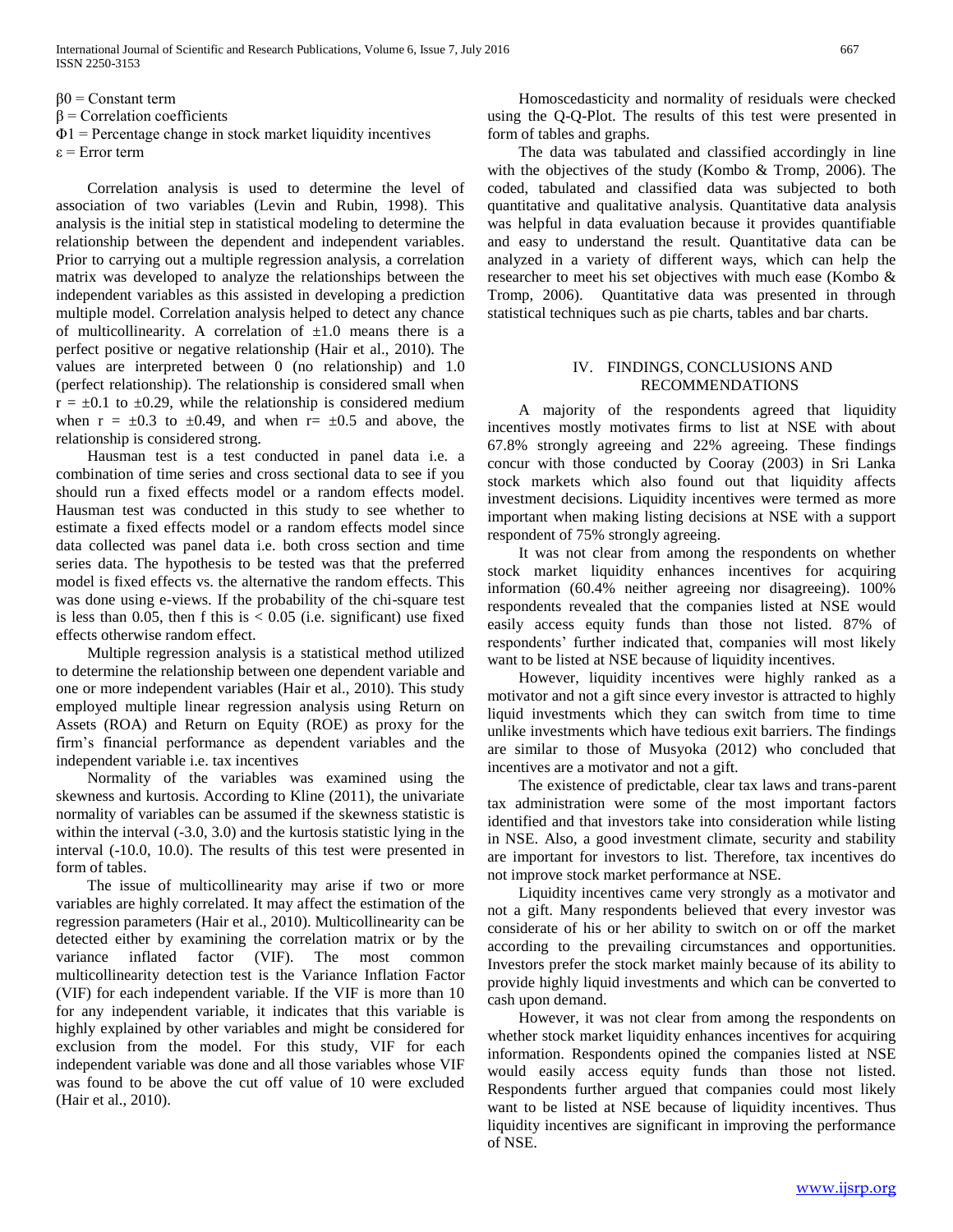Liquidity incentives were identified as important factors contributing significantly to stock market performance. The policy makers should capitalize on the provision of these liquidity incentives since they contributes significantly towards improved stock market performance. Growth incentives also having been identified as a gift and not a motivator, this study recommends that policy makers should cease to invest in them since this investment will be a practical avenue of white elephant errant whose returns are near to impossibility.

 Research on liquidity incentives and stock market performance in developing countries is at its infant stages. In this regard, the researcher recommends an identical study on the effects of liquidity incentives on performance of stock markets using time series models such the autoregressive conditional heteroscedasticity (ARCH) models, with its extension to generalized autoregressive conditional heteroscedasticity (GARCH) models as introduced by Engle (1982) and Bollerslev (1986) respectively which accommodate the dynamics of conditional heteroscedasticity (the changing variance nature of the data) to determine if the results will be identical.

#### **REFERENCES**

- [1] Ahn, H.J., & Cheung, Y.L. (1999): "the intra-day patterns of the spread and depth in a market without market makers: The stock exchange of Hong Kong.' Pacific-Basin Finance Journal, 7. (December): 539-56
- [2] Amihud, Y. & Mendelson, H. (1998).Liquidity and Cost of Capital-Implications for Corporate Management in Chew (Hrgs, 1998). 69-77
- [3] African Securities Exchange Association (ASEA) Report. (2013). "Promoting Regional Financial Market Integration," Presented at the African Capital Markets Development Workshop, Johannesburg, South Africa, October 27.
- [4] Aregbeyen, O. &Mbadiugha, S. (2011). Factors Influencing Investors Decisions in Shares of Quoted Companies in Nigeria: Medwell Journals, 6 (3): 205-212.
- [5] Bollerslev, T. (1986).Generalized autoregressive conditional heteroscedasticity. Journal of Econometrics 31 (1986) 307-327. North-Holland
- [6] Cooray (2003) "The Random Walk Behaviour of Stock Prices: A Comparative Study", Discussion Paper 2003-05
- [7] Chordia, Tarun, Richard Roll and AvanidharSubrahmanyam, 2003, Determinants of Daily Fluctuations in Liquidity and Trading Activity, Cuadernos de Economía-Latin American Journal of Economics 121, 728- 751
- [8] Chris, H. (2011). A theory of debt market liquidity and leverage cyclicality. Review of Financial Studies 2011 August Vol 24:10 p 3369-3400
- [9] Cornell, B. and Sirri, E. (1992).The reaction of investors and stock prices to insider trading, Journal of Finance 47, IO31-11161).
- [10] Creswell, J. (2003). Research Design: Qualitative, quantitative and mixed methods approaches (2nd ed.). Thousand Oaks, CA: SAGE Publications.
- [11] Donna, M.M., Cran, F., &Chilisa, B. (2013).Indigenous Pathways to Social Research.Left Coast Press, 630 N. Main Street, #400.
- [12] Engle, R. (1982). Autoregressive Conditional Heteroscedasticity with Estimates of the Variance of United Kingdom Inflation. Journal of Econometrics, 1982, vol. 50, issue 4, pages 987-1007
- [13] Gale, D. (1996), "Equilibria and Pareto Optima of Markets with Adverse Selection," Economic Theory 7 (1996) 207-235
- [14] Gliem, J.A. &Gliem, R.R. (2003). Calculating, interpreting, and reporting Cronbach's Alpha Reliability Coefficient for Likert-Type Scales. Midwest Research to Practice Conference in Adult, Continuing, and Community Education
- [15] Githaiga, W. (2009). 'The impact of tax incentives on Foreign Direct Investments inflows of firms listed at the Nairobi Securities Exchange', Unpublished MBA Project, University of Nairobi.
- [16] Hair, J., Black, W. C., Babin, B. J., & Anderson, R. E. (2010). Multivariate data analysis (7th ed.). Upper saddle. River, New Jersey: Pearson Education International.
- [17] Harvey, R. (1991). "Volatility in the Foreign Currency Futures Market," with Roger Huang, Review of Financial Studies 4: 543-569.
- [18] Hasbrouck, J. &Seppi, D. (2001). Common Factors in Prices, Order Flows and Liquidity, Journal of Financial Economics 59, 383-411
- [19] Huberman, G., &Halka, D. (2001).Systematic liquidity, Journal of Financial Research, 24, 161-178.
- [20] Kline, R. B. (2011). Convergence of structural equation modeling and multilevel modeling.In M. Williams & W. P. Vogt (Eds.), Handbook of methodological innovation in social research methods (pp. 562-589). London: Sage.
- [21] Kombo, D.K & Tromp, D.L.A (2006). Proposal and Thesis Writing: An Introduction. Nairobi: Paulines Publications Africa, 10-45
- [22] Kyle, A. S. (1985). Continuous auctions and insider trading.Econometrica, 53(6), 1315-1335.
- [23] Leuz, C & R. Verrecchia, (2000). The economic consequences of increased disclosure, Journal of Accounting Research, vol 17, 41-67.
- [24] Levine, R. &Zervos, S. (1998). Stock Market, Banks and Economic Growth. American Economic Review, Vol 88, pp. 537-558.
- [25] Levin, R. I. and D. S. Rubin (1998), Statistics for Management, 7th ed., Upper saddle River, New Jersey: Prentice Hall International Inc.
- [26] Madhavan, A. (1992). Trading mechanisms in securities markets. Journal of Finance, XLVII (2), 607-641.
- [27] Moore, S., Neville, C., Murphy, M., and Connolly, C. (2010). The ultimate study skills handbook. Maidenhead: Open University Press.
- [28] Mugenda&Mugenda (2003) Research Methods: Acts Press, Nairobi.
- [29] Musyoka, K. (2012). "The relationship between tax incentives and foreign direct investment in Kenya".Unpublished MBA Project, University of Nairobi.
- [30] Mutua, J.M. (2011). A citizen's handbook on taxation in Kenya: Nairobi. Institute of Economic Affairs
- [31] Pagano, M., Panetta, F., & L. Roell (1996). "Why do companies go public? An empirical analysis", Journal of Finance 53:27−64.
- [32] Slovic, P. (2000). Perception of risk. London: Earthscan. Slovic, P. (1995). The construction of preference. American Psychologist, 50, 364-371.
- [33] Vanderbruggen, E. (2002). A Review of the OECD Report on Corporate Tax Incentives for Foreign Direct Investment: Lessons for Developing Countries?" Asia Pacific Tax Bulletin

#### **AUTHORS**

**First Author** – Ondabu Ibrahim Tirimba, Department of Economics, Accounts and Finance, Jomo Kenyatta University of Agriculture and Technology, Nairobi, Kenya

**Second Author** – Dr. Willy Muturi, Department of Economics, Accounts and Finance, Jomo Kenyatta University of Agriculture and Technology, Nairobi, Kenya

**Third Author** – Dr. Kisaka Erastus Sifunjo, Department of Finance and Accounting, University of Nairobi, Kenya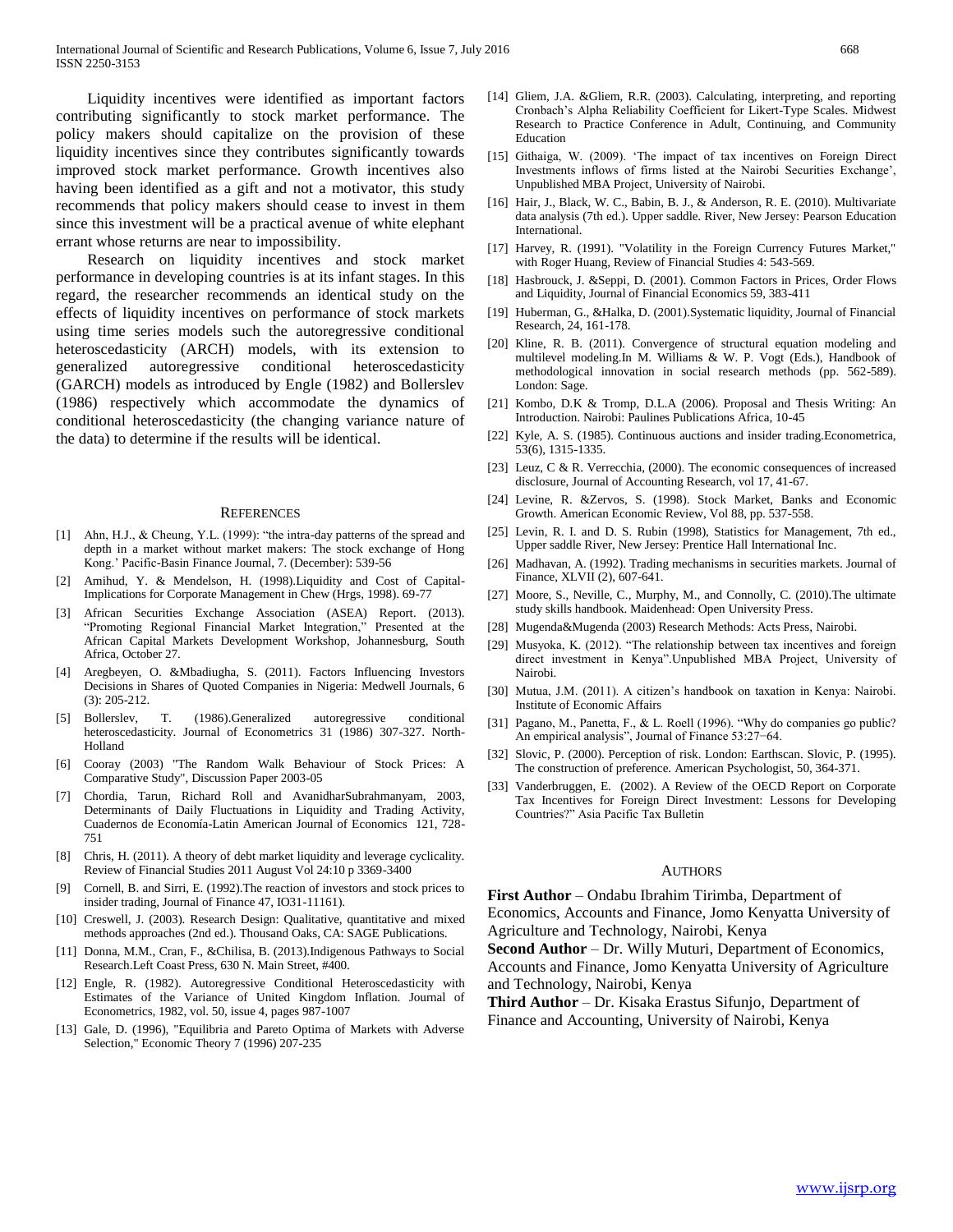# **APPENDIX I: SUPPORTING TABLES AND FIGURES FOR FIGURES**

4.1.1 Response Rate

**Table 4.1: Response Rate**



36-40 years

>41 years

31-35 years

25-30 years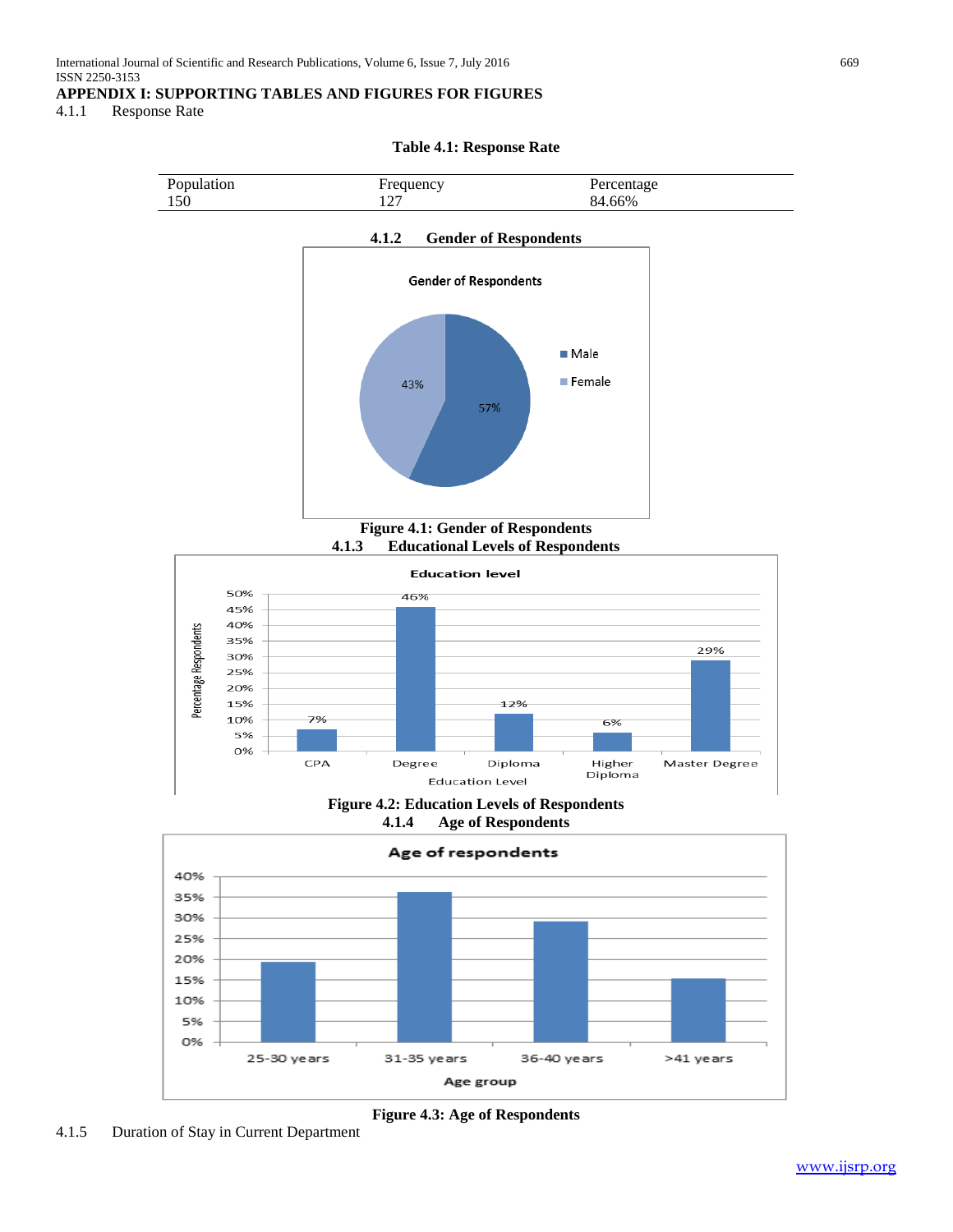| Department        | Duration | Total          |        |                |                |     |
|-------------------|----------|----------------|--------|----------------|----------------|-----|
|                   | 1 year   | 2 year         | 3 year | 4 year         | $>=5$ years    |     |
| Administration    | 13       | 8              | 13     | 2              | 5              | 42  |
| Finance           | 9        | $\overline{2}$ | 12     | 2              | $\overline{4}$ | 29  |
| IT                | 3        | 1              | 1      | 1              | 2              | 9   |
| Sales & Marketing | 6        | 11             | 17     | $\overline{4}$ | 8              | 47  |
| Total             | 31       | 22             | 43     | 10             | 18             | 127 |

# **Table 4 2: Duration in Current Department**

4.1.6 Duration of Service in Current Position

# **Table 4 3: Duration of Service in Current Position**

|        | Duration<br>Gender |        |        |        |             |       |  |
|--------|--------------------|--------|--------|--------|-------------|-------|--|
|        | 1 year             | 2 year | 3 year | 4 year | $>=5$ years | Total |  |
| Female | 12                 | 10     | 13     | 18     |             | 51    |  |
| Male   | 14                 | 18     | 14     | 14     | 16          | 76    |  |
| Total  | 26                 | 26     | 27     | 32     | 23          | 127   |  |

#### 4.1.6.1 Liquidity Incentives and Performance

|  |  |  | Table 4 4: Liquidity Incentive and Stock Market Performance |
|--|--|--|-------------------------------------------------------------|
|  |  |  |                                                             |

|                                                                                                                          | Ranking                  |       |                                    |                 |                                      |
|--------------------------------------------------------------------------------------------------------------------------|--------------------------|-------|------------------------------------|-----------------|--------------------------------------|
| <b>Liquidity Incentives and Stock Market Performance</b>                                                                 | <b>Strongly</b><br>Agree | Agree | <b>Strongly</b><br><b>Disagree</b> | <b>Disagree</b> | Neither Agree nor<br><b>Disagree</b> |
| Liquidity Incentives motivated our firm to list at NSE                                                                   | 67.8%                    | 22.0% | 10.2%                              | 12.0%           | 0%                                   |
| Liquidity Incentives are a gift and not a motivator                                                                      | 23%                      | 19%   | 51%                                | 1%              | 6%                                   |
| Liquidity incentives are important when making<br>listing decisions at NSE                                               | 75.5%                    | 7.8%  | 2.3%                               | 12.4%           | 2%                                   |
| Stock market liquidity will not enhance incentives for<br>acquiring information                                          | 26.9%                    | 3.0%  | 4.5%                               | 5.2%            | 60.4%                                |
| Companies listed at NSE would easily access equity<br>financing than their unlisted counterparts                         | 100\%                    | $0\%$ | $0\%$                              | 0%              | 0%                                   |
| Many companies might want to list a NSE because of<br>the highly liquid market position which enables<br>diversification | 87%                      | 2.0%  | 1%                                 | 11%             | 0%                                   |

# 4.1.6.2 Percentage Change in Incentives

#### **Table 4 5: Percentage Change in Incentives**

| Year | Percentage change in incentives made during the years 2003-2014. |                     |                           |
|------|------------------------------------------------------------------|---------------------|---------------------------|
|      | Net capital investment amount                                    | <b>Total assets</b> | <b>Total stock Equity</b> |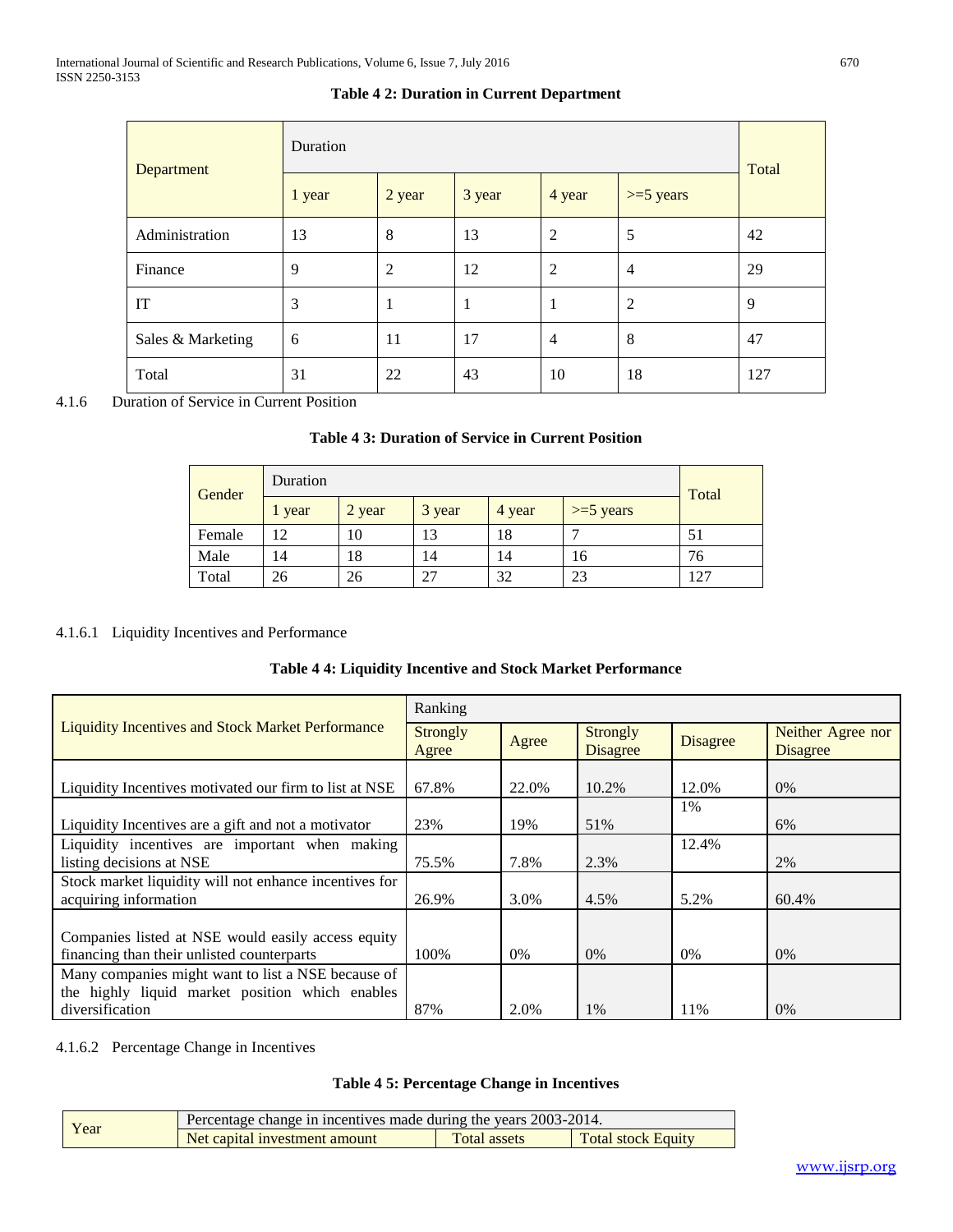International Journal of Scientific and Research Publications, Volume 6, Issue 7, July 2016 671 **ISSN 2250-3153** 

| DJI 22JU-JIJJ |           |        |        |
|---------------|-----------|--------|--------|
| 2003          | 8%        | 12%    | 13%    |
| 2004          | 14%       | 10%    | 17%    |
| 2005          | 21%       | $-8\%$ | 2%     |
| 2006          | 10%       | 25%    | 7.7%   |
| 2007          | 6.50%     | 4.7%   | 1.4%   |
| 2008          | $-11.3%$  | 15%    | 18.7%  |
| 2009          | 10%       | 17%    | 12%    |
| 2010          | 12%       | 8%     | $-8\%$ |
| 2011          | 1.35%     | 8%     | 9.3%   |
| 2012          | 5.40%     | 12%    | 6.1%   |
| 2013          | 8.26%     | 2%     | 14%    |
| 2014          | $-4.90\%$ | 3.7%   | 7.9%   |
| Average       | 6.72%     | 9.10%  | 8.42%  |

4.1.6.3 Dividends, Retained Earnings, Equity, Income, Growth 4.1.6.4



**Figure 4.4: Dividends, Retained Earnings, Income, Equity, Growth**

4.1.6.5 Market Capitalization, Turnover Ratios and Stock Index



**Figure 4.5: Average Change in Incentives**

4.1.6.6 Descriptive Statistics of Stock Market Incentives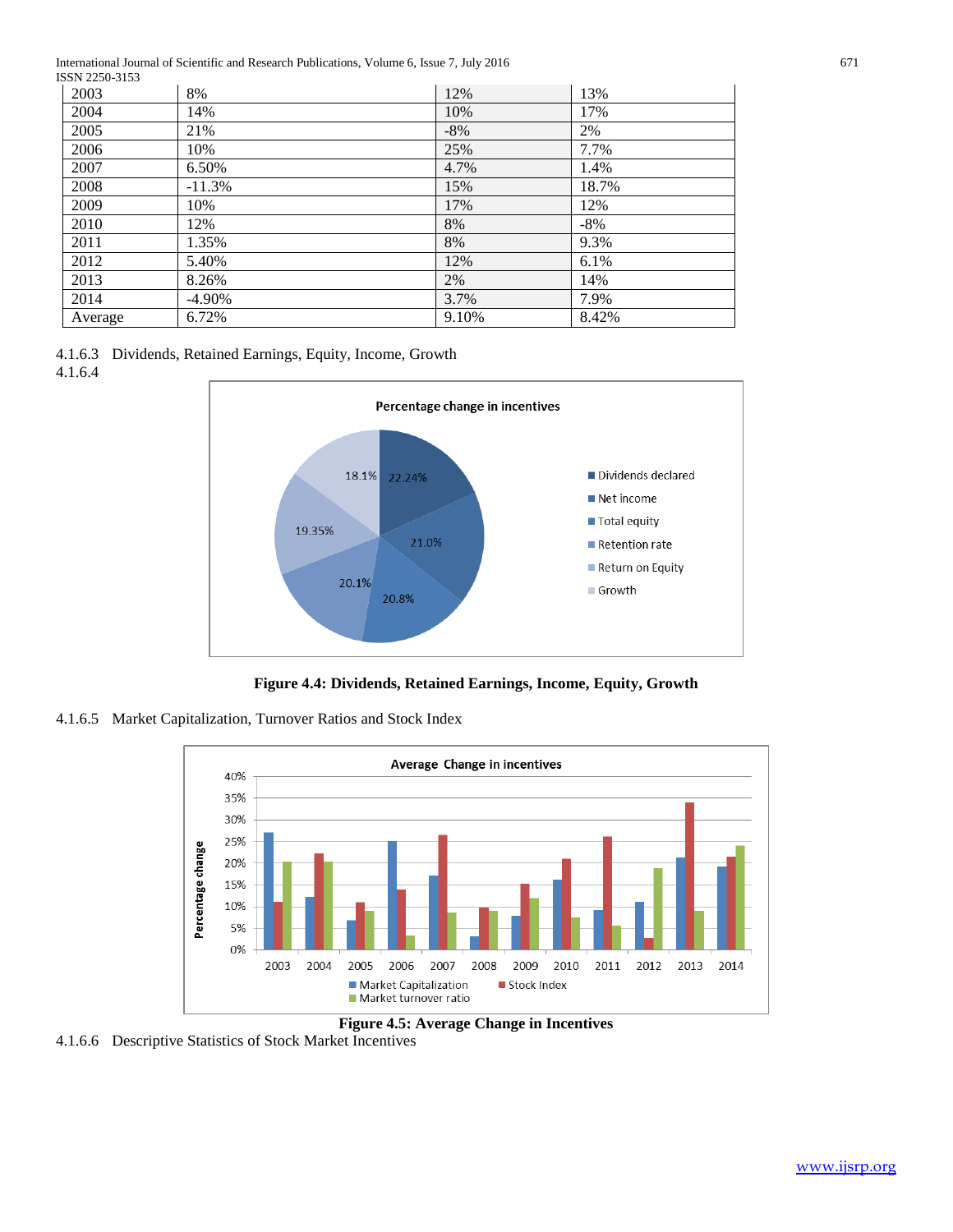#### **Table 4.4: Descriptive Statistics of Stock Market performance**

| Variable             |     | Mean  | Median | Minimum | Maximum | Standard<br>Deviation |
|----------------------|-----|-------|--------|---------|---------|-----------------------|
| Liquidity incentives | 127 | 0.295 | 0.270  | 0.030   | 1.290   | 0.190                 |

# 4.3 Inferential Statistics

4.3.1 Diagnostic Tests

4.3.1.1 Normality Tests (Shapiro-Wilk Test)

#### **Table 4.7: Shapiro-Wilk Test on Market Capitalization**

|      | Kolmongrov-Smirnova |      |        | Shapiro-Wilk     |    |       |
|------|---------------------|------|--------|------------------|----|-------|
|      | Statistic           | Df   | Sig.   | <b>Statistic</b> | Df | Sig.  |
| Data | 0.137               | 126. | 0.200a | 0.946            | 20 | 0.316 |



4.3.1.2 Reliability Tests



Variables Cronbach's Liquidity Incentives 0.769

4.3.1.3 Hausman Test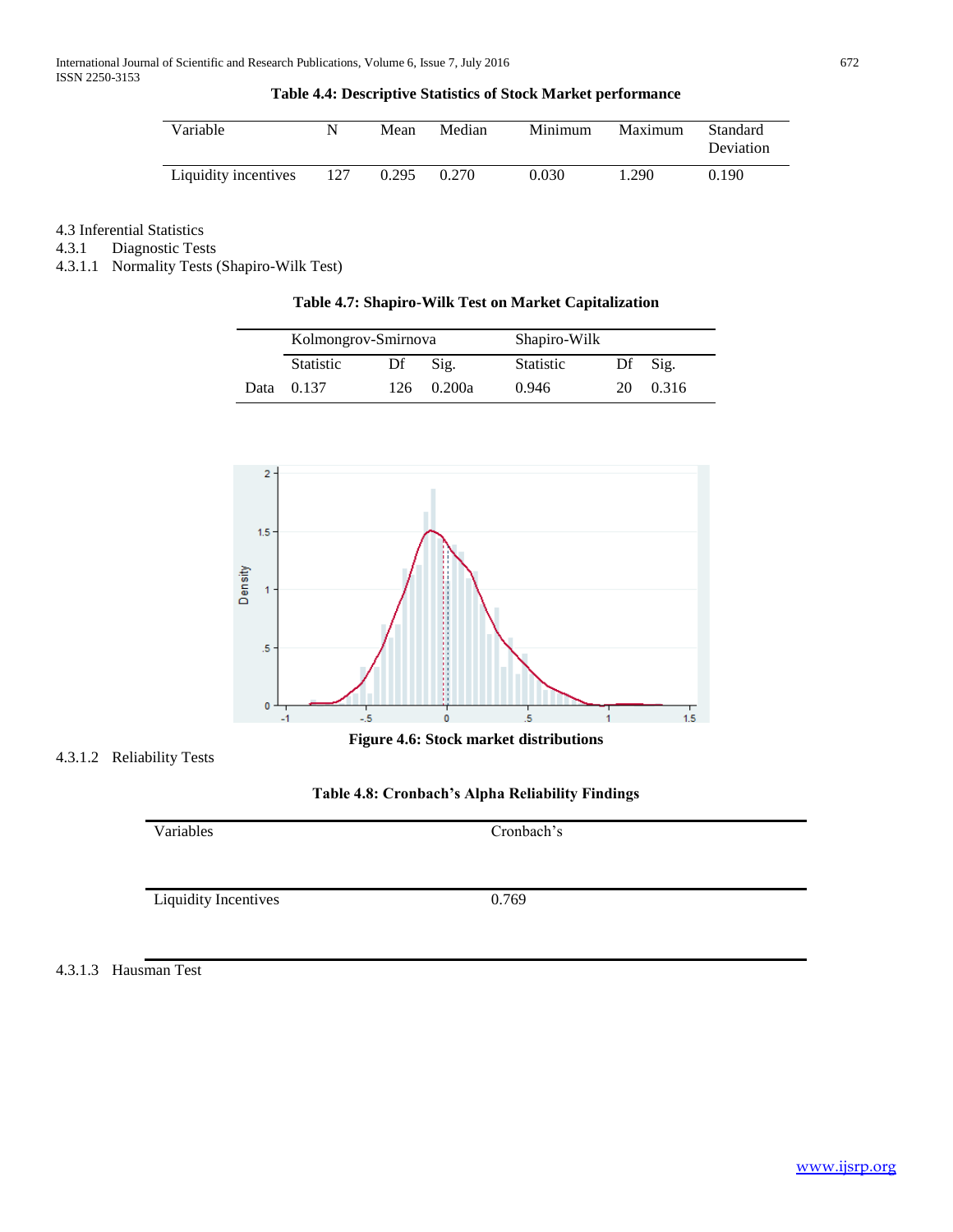#### **Table 4.9: Test for correlated cross-section random effects**

|                      | $Chi-Sq.$        |              |         |  |
|----------------------|------------------|--------------|---------|--|
| <b>Test Summary</b>  | <b>Statistic</b> | Chi-Sq. d.f. | Prob.   |  |
| Cross-section random | 3.2267           |              | 0.26543 |  |

#### 4.3.1.4 Autocorrelation Tests

4.3.1.4.1 Autocorrelation Test on Stock Market Index

#### **Table 4.5: Autocorrelation on Stock Market Index**

| Model | $\mathbb R$    | R Square | Adjusted<br>Square | RStd. Error of the Durbin-Watson<br>Estimate |       |
|-------|----------------|----------|--------------------|----------------------------------------------|-------|
|       | $.233^{\rm a}$ | 054      | .064               | 3871.9148970                                 | 2.081 |

a. Predictors: (Constant), Unstandardized Residual, Unstandardized Residual, Unstandardized Residual;

b. Dependent Variable: stock market performance

#### 4.3.1.4.2 Autocorrelation Test on Market Capitalization

#### **Table 4.6: Autocorrelation on Market Capitalization**

| Model |                    | R Square | Adiusted<br>Square | Estimate  | RIStd. Error of the Durbin-Watson |
|-------|--------------------|----------|--------------------|-----------|-----------------------------------|
|       | $067$ <sup>a</sup> | .065     | .092               | 1.9956685 |                                   |

a. Predictors: (Constant), Unstandardized Residual, Unstandardized Residual, Unstandardized Residual

b. Dependent Variable: Market capitalization

#### 4.3.1.4.3 Autocorrelation test on Stock Market Turnover **Table 4.7: Autocorrelation on Stock Market Turnover**

| Model |                   | <b>R</b> Square | Adjusted<br>Square | RStd. Error of the Durbin-Watson<br>Estimate |      |
|-------|-------------------|-----------------|--------------------|----------------------------------------------|------|
|       | .049 <sup>a</sup> | .055            | .073               | 0.6238741                                    | .946 |

a. Predictors: (Constant), Unstandardized Residual, Unstandardized Residual, Unstandardized Residual

b. Dependent Variable: Market capitalization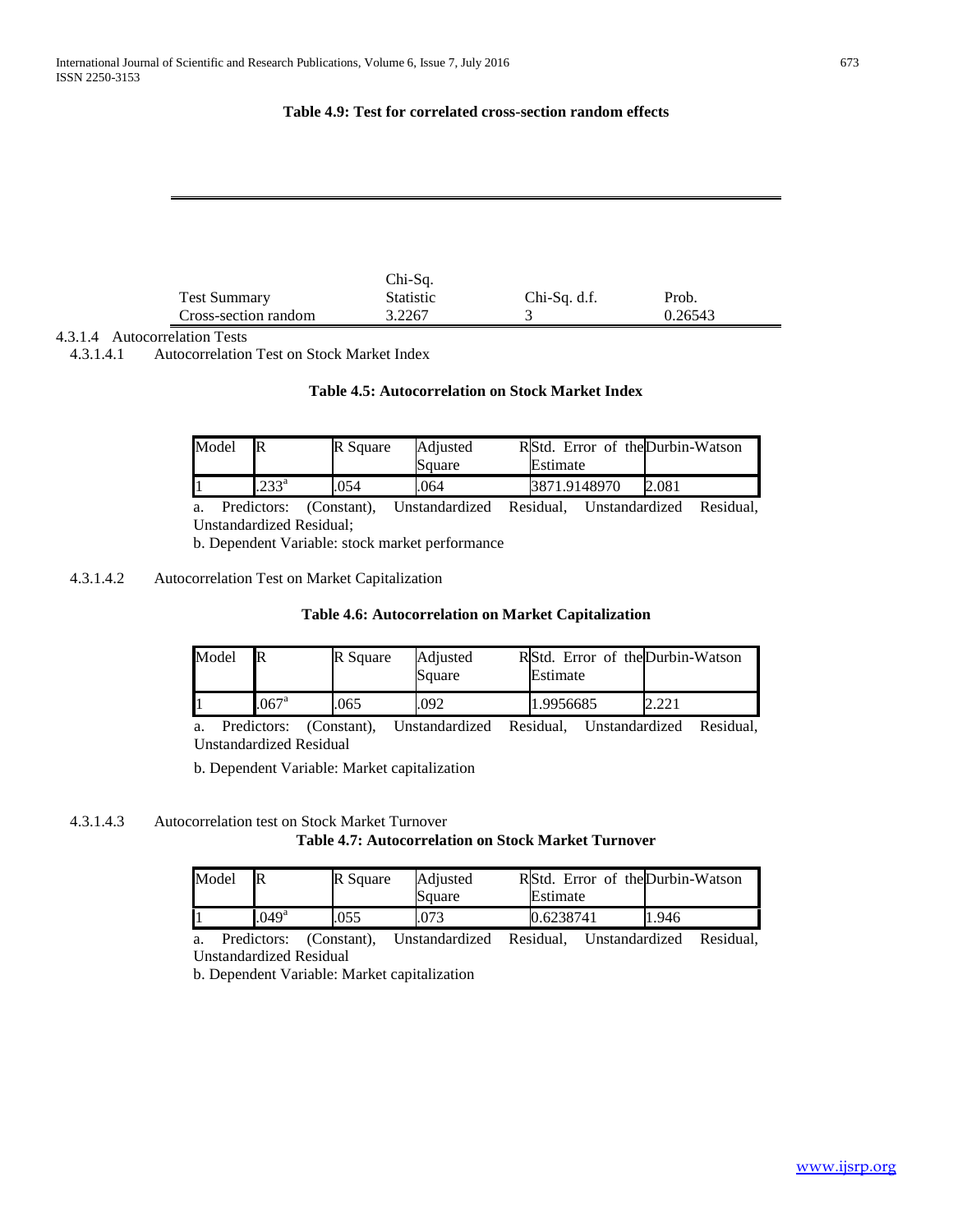4.3.1.5 Multicollinearity Tests

4.3.1.5.1 Multicollinearity Test on Stock Market Index

#### **Table 4.8: Multicollinearity on Stock Market Index**

| Model |                         | Unstandardized<br>Coefficients |               | Standardized<br>Coefficients | т     | Sig.  | Collinearity<br><b>Statistics</b> |       |
|-------|-------------------------|--------------------------------|---------------|------------------------------|-------|-------|-----------------------------------|-------|
|       |                         | B                              | Std.<br>Error | <b>B</b> eta                 |       |       | Tolerance                         | VIF   |
|       | (Constant)              | 934.67                         | 732.495       |                              | 1.276 | 0.214 |                                   |       |
|       | Liquidity<br>incentives | 3.01                           | 9.198         | 0.066                        | 0.327 | 0.746 | 0.976                             | 1.025 |

4.3.1.5.2 Multicollinearity Test on Market Capitalization

#### **Table 4.9: Multicollinearity on Market Capitalization**

| Model |                       | Unstandardized<br>Coefficients |               | Standardized<br>Coefficients |          | Sig.  | <b>Collinearity Statistics</b> |            |
|-------|-----------------------|--------------------------------|---------------|------------------------------|----------|-------|--------------------------------|------------|
|       |                       | B                              | Std.<br>Error | Beta                         |          |       | Tolerance                      | <b>VIF</b> |
|       | (Constant)            | 3.293                          | 1.944         |                              | 1.694    | 0.108 |                                |            |
|       | Visibility incentives | 0.007                          | 0.03          | 1.076                        | 0.808    | 0.567 | 0.231                          | 1.051      |
|       | Liquidity incentives  | $-0.015$                       | 0.238         | $-0.038$                     | $-0.064$ | 0.95  | 0.912                          | 1.235      |
|       | Tax incentives        | 0.149                          | 0.178         | 0.537                        | 0.836    | 0.414 | 0.131                          | 1.399      |
|       | growth incentives     | 0.149                          | $-0.25$       | $-0.205$                     | 0.1.03   | 0.414 | 0.701                          | 1.831      |

4.3.1.5.3 Multicollinearity Test on Stock Market Turnover Ratio

**Table 4.10: Multicollinearity on Market Turnover**

| Model |                      | Unstandardized<br>Coefficients |               | Standardized<br>Coefficients |       | Sig.  | <b>Collinearity Statistics</b> |            |
|-------|----------------------|--------------------------------|---------------|------------------------------|-------|-------|--------------------------------|------------|
|       |                      | B                              | Std.<br>Error | <b>B</b> eta                 |       |       | Tolerance                      | <b>VIF</b> |
|       | (Constant)           | 4.163                          | 2.675         |                              | 1.762 | 0.423 |                                |            |
|       | Liquidity incentives | 0.789                          | 0.863         | 0.432                        | 0.006 | 0.012 | 0.234                          | 6.321      |

4.3.2 Stock Market Turnover ratio

4.3.2.1 T-Test on stock market performance and Incentives

The results in the table above indicates that the correlation between stock market turnover ratio and liquidity incentives is a positive moderate correlation (R=0.758). On determining the significance of the incentives, on the stock market turnover, R2 (0.575) indicated that 57.5% of the incentives are accounted for in the stock market turnover.

#### 4.3.2.2 Multiple Regression Coefficients Model

# **Table 4.15 : Regression coefficients for Stock Market performance**

| Model |                             |                              |              |      |
|-------|-----------------------------|------------------------------|--------------|------|
|       | Unstandardized Coefficients | Standardized<br>Coefficients | $\mathbf{r}$ | Sig. |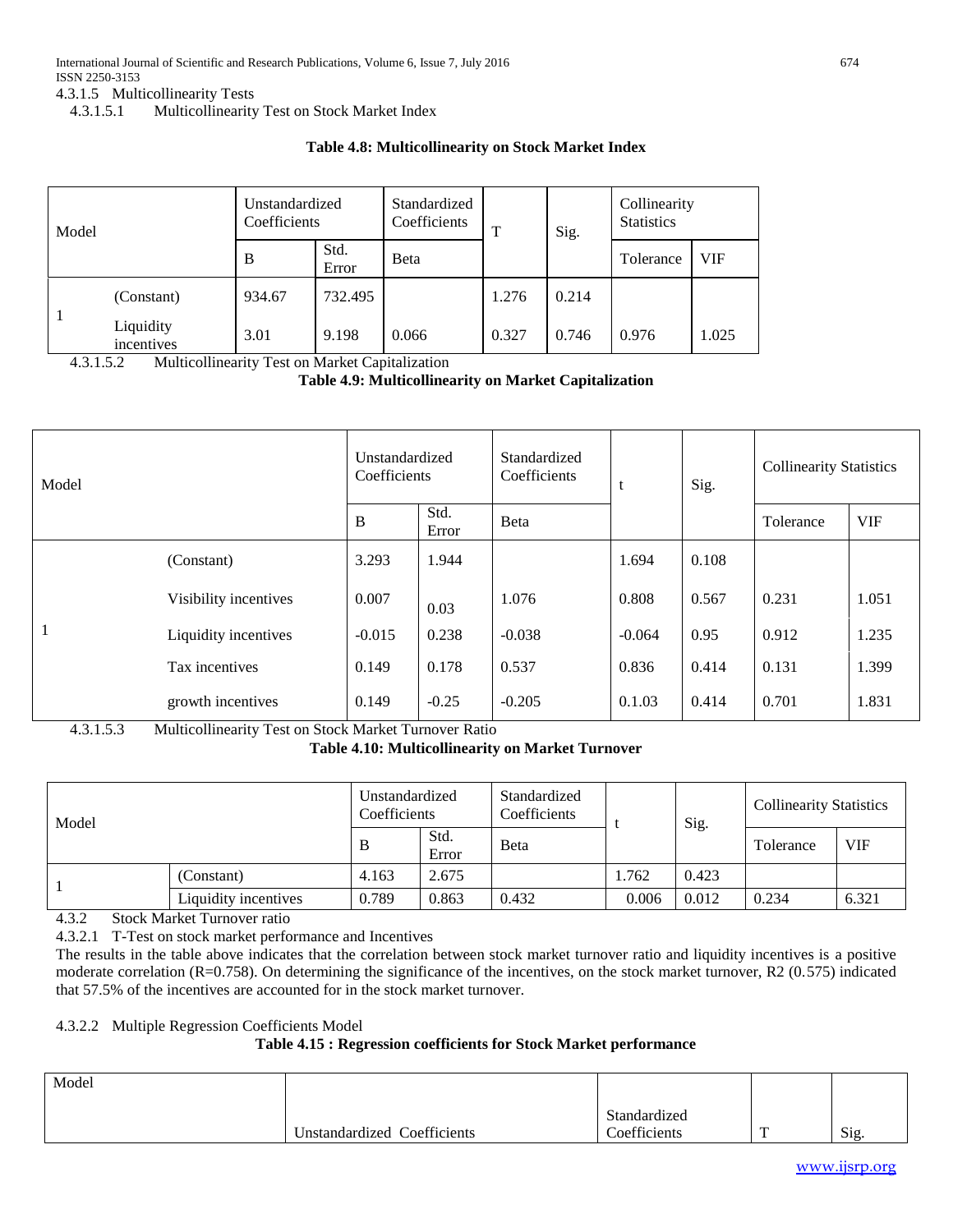|                      |       | Std. Error | <b>B</b> eta |       |       |
|----------------------|-------|------------|--------------|-------|-------|
| (Constant)           | 1.123 | 1.871      |              | 0.600 | 0.062 |
| Liquidity incentives | 0.629 | 0.171      | 0.198        | 3.673 | 0.014 |



**Figure 4.7: Regression for Market capitalization on incentives**

|                                    |     | T-test for equality of means |            |               |          |            |  |  |  |
|------------------------------------|-----|------------------------------|------------|---------------|----------|------------|--|--|--|
|                                    | DF  | P-value                      | Mean       | Error<br>Std. | 95%      | Confidence |  |  |  |
|                                    |     | (2-tailed)                   | Difference | Difference    | Interval | of<br>the  |  |  |  |
|                                    |     |                              |            | Difference    |          |            |  |  |  |
|                                    |     |                              |            |               | Lower    | Upper      |  |  |  |
| Equal<br>variances<br>assumed      | 126 | 0.001                        | 0.6504     | 0.5967        | 0.5507   | 1.856      |  |  |  |
| Equal variances not 162<br>assumed |     | 0.001                        | 0.6504     | 0.5967        | 0.5511   | 1.852      |  |  |  |

**Table 4.16: T-test Stock Market performance and incentives**

4.3.2.3 T-test for Incentives' Equality of Means

**Table 4.17 : Incentives on Stock Market Index**

|                               | t-test for Equality of Means |     |          |                    |                                               |                 |                            |  |  |
|-------------------------------|------------------------------|-----|----------|--------------------|-----------------------------------------------|-----------------|----------------------------|--|--|
|                               | T                            | DF  | P-value  | Mean<br>Difference | Std.<br>Error<br>the Difference<br>Difference |                 | 95% Confidence Interval of |  |  |
| Equal variances assumed 3.558 |                              | 126 | $\Omega$ | 0.337              | 0.6044                                        | Lower<br>1.8796 | Upper<br>2.653             |  |  |
| Equal<br>variances<br>assumed | not 3.558                    | 126 | $\Omega$ | 0.337              | 0.6044                                        | 1.881           | 2.655                      |  |  |

4.3.2.4 T-Test on Market Capitalization

| Table 4.18 : T-test on Market Capitalization |     |       |            |                              |                       |  |  |  |  |  |  |
|----------------------------------------------|-----|-------|------------|------------------------------|-----------------------|--|--|--|--|--|--|
|                                              |     |       |            |                              |                       |  |  |  |  |  |  |
| т                                            | Df  | $P-$  | Mean       | Std. Error                   | 95%<br>Confidence     |  |  |  |  |  |  |
|                                              |     | value | Difference | Difference                   | Interval<br>of<br>the |  |  |  |  |  |  |
|                                              |     |       |            |                              | Difference            |  |  |  |  |  |  |
|                                              |     |       |            |                              | Upper<br>Lower        |  |  |  |  |  |  |
| 3.757                                        | 126 |       | 2.013      | 0.5359                       | 3.092<br>0.9345       |  |  |  |  |  |  |
|                                              |     |       | $\bigcirc$ | t-test for Equality of Means |                       |  |  |  |  |  |  |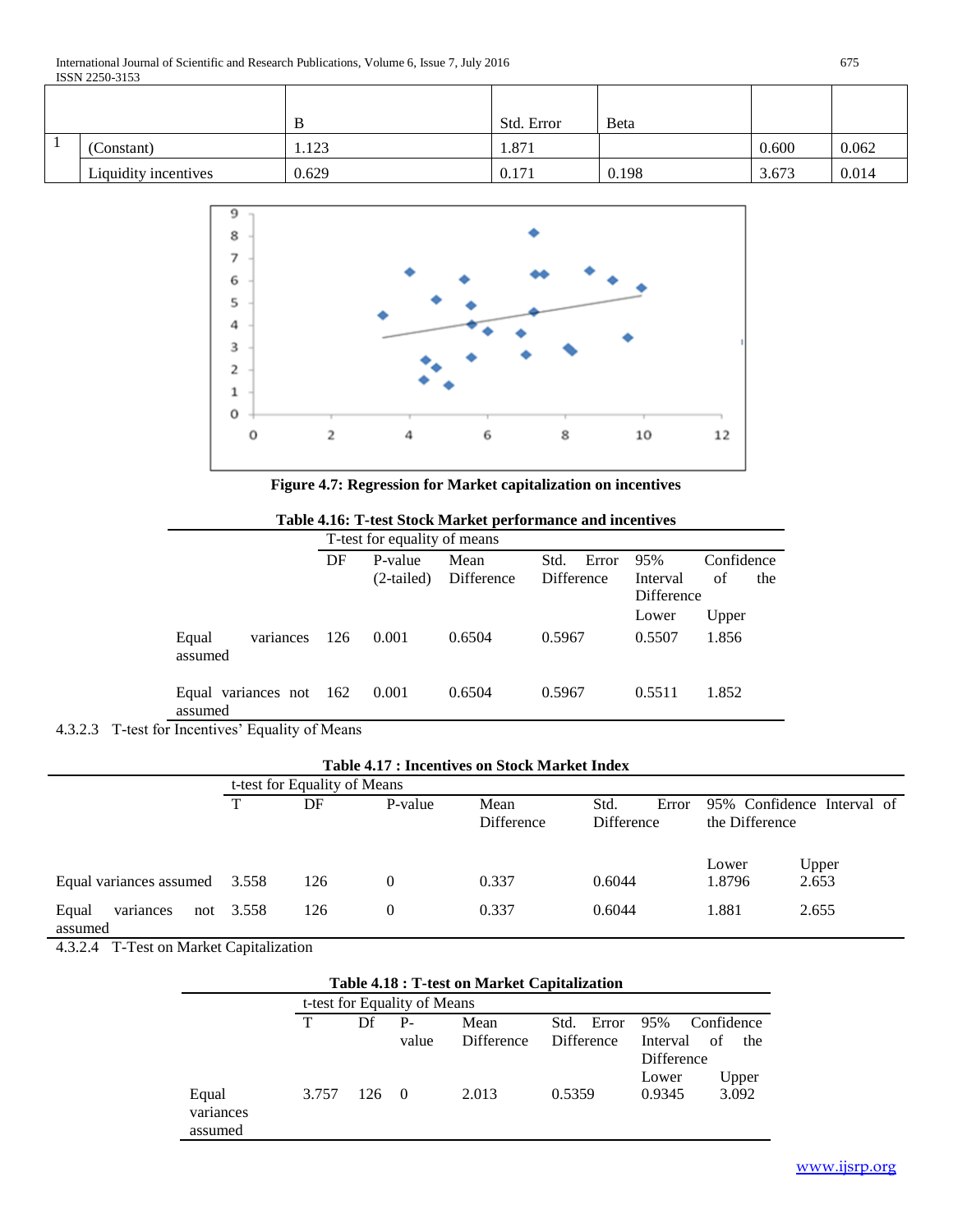| Equal     |     | 3.757 | 126 | $\theta$ | 2.013 | 0.5359 | 0.9345 | 3.092 |
|-----------|-----|-------|-----|----------|-------|--------|--------|-------|
| variances | not |       |     |          |       |        |        |       |
| assumed   |     |       |     |          |       |        |        |       |

4.3.2.5 Correlation Matrix for Stock market performance

| Table 4.11: Correlation matrix for stock market performance |  |  |
|-------------------------------------------------------------|--|--|
|-------------------------------------------------------------|--|--|

|                      | Stock market Index       |                |                         |                      |                          |  |
|----------------------|--------------------------|----------------|-------------------------|----------------------|--------------------------|--|
| Pearson Correlation  | Stock<br>market<br>Index | Tax incentives | Liquidity<br>incentives | Growth<br>incentives | visibility<br>incentives |  |
| Liquidity incentives | $-0.321$                 |                | 0.342                   | 0.151                |                          |  |
| Liquidity incentives | 0.019                    | 0.013          | 0.013                   | 0.429                |                          |  |

4.3.2.6 Model Summary (ANOVA)

| Table 4.12: ANOVA Summary |        |          |        |  |                              |  |  |
|---------------------------|--------|----------|--------|--|------------------------------|--|--|
|                           |        | R Square |        |  | Adjusted R Std. Error of the |  |  |
| Model                     | R      |          | Square |  | Estimate                     |  |  |
|                           |        | 0.276    | 0.219  |  | 2.03647                      |  |  |
|                           | 0.525a |          |        |  |                              |  |  |

4.3.2.7 Distribution for Stock market performance and Incentives

| Table 4.19: Regression Summary for Stock market performance |
|-------------------------------------------------------------|
|-------------------------------------------------------------|

|      |                            |                    | <b>Statistic</b> | Std.Error |
|------|----------------------------|--------------------|------------------|-----------|
| Data | Mean                       |                    | 18.4719          | 0.77126   |
|      | 95% Confidence Interval    | Lower Bound        | 16.8577          |           |
|      |                            | <b>Upper Bound</b> | 20.0862          |           |
|      | 5% Trimmed Mean            |                    |                  |           |
|      | Median                     |                    |                  |           |
|      | Variance                   | 11.897             |                  |           |
|      | Std. Deviation             |                    | 3.44918          |           |
|      | Minimum                    |                    | 12.68            |           |
|      | Maximum                    |                    | 23.8             |           |
|      | Range                      |                    | 11.14            |           |
|      | <b>Interquartile Range</b> |                    | 6.8              |           |
|      | <b>Skewness</b>            |                    | 0.07             | 0.512     |
|      | <b>Kurtosis</b>            |                    | $-1.06$          | 0.992     |

# 4.3.3 Market Capitalization

4.3.5.1 Market Capitalization Model

| <b>Table 4.13: Market Capitalization Model Summary</b> |                |          |      |                                              |  |  |  |
|--------------------------------------------------------|----------------|----------|------|----------------------------------------------|--|--|--|
| Model                                                  | R              | R Square |      | Adjusted R Square Std. Error of the Estimate |  |  |  |
|                                                        |                |          |      |                                              |  |  |  |
|                                                        | $.758^{\rm a}$ | .575     | .562 | .39768                                       |  |  |  |

a. Predictors: (Constant), Liquidity incentives

b. Dependent Variable: Market capitalization

4.3.5.2 Regression Analysis for Market capitalization